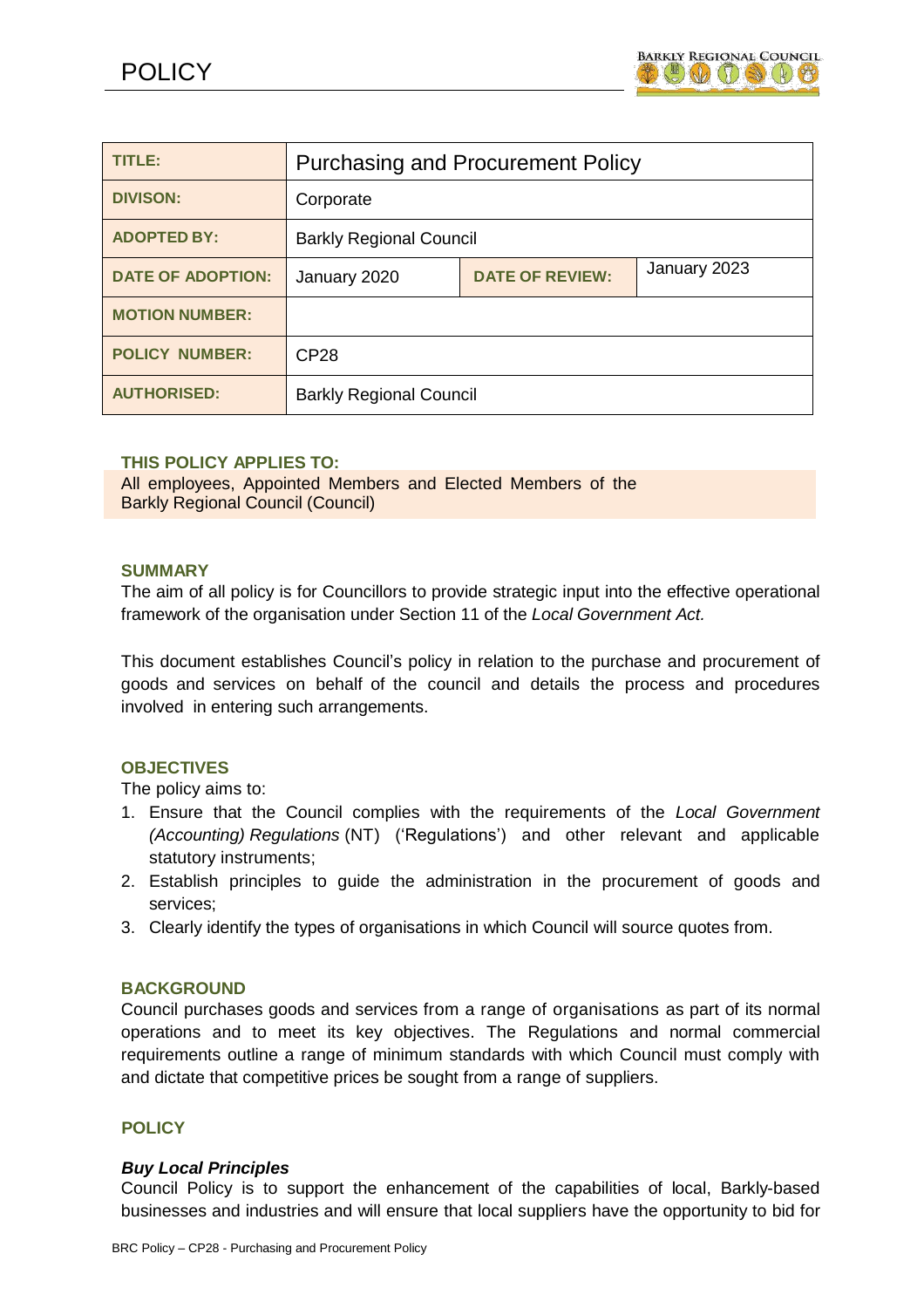the supply of goods and services. Where they are able to supply goods and services, Local suppliers will be favoured in line with Council's pre-set assessment criteria outlined in Council's procurement procedure.

Should a Barkly-based business not be able to fulfil Council's purchasing needs, other Northern Territory businesses will be favoured in line with Council's pre-set assessment criteria as outlined in Council's procurement procedure.

The local buy principles apply to all purchases and tenders. **Local Business** refers to businesses and enterprises that have a significant permanent presence in the Barkly Region.

Where goods are not available or it is not practical to supply from Barkly-based or Northern Territory-based businesses, goods and services should be sourced from the nearest supply centre offering those goods and services at the lowest landed price.

### *Trade and Services Directory*

Council has developed a Trades and Service Directory; the directory is available on the Council website and via our internal information system.

Suppliers who have a significant permanent presence and who are listed in the directory are to be considered preferred suppliers and given the opportunity to quote on all purchases. Every listed supplier providing the required goods or services is to be given the opportunity to quote.

If our local suppliers cannot supply the goods or services required, or the quotes prices are deemed not to be competitive, then other NT-based business can be approached in line with this procurement policy.

For Alpurrurulam and Arlparra, it may not be viable to use local Barkly-based providers for minor purchases or works; in this instance the nearest suppliers can be asked to quote. If prices are not deemed competitive, the local buy policy is to be applied.

The Trades and Service Directory will be updated regularly to ensure current businesses and contact details are correct.

## *Principles*

All administrative procedures to support Council's Purchasing and Procurement policy should be designed to ensure cost effectiveness and operational efficiency.

Council officers involved in procurement should act in an ethical manner. Ethical behaviour includes acting honestly and with integrity and probity, and ensuring due diligence, fairness, trust, respect and consistency of procurement is maintained. In pursuit of ethical behaviour, officers will:

- Disclose to the appropriate senior officer any actual or perceived conflict of interest in the purchasing activity;
- Deal with all suppliers in an honest, fair and even-handed manner;
- Respect all in-confidence information received and not use it for personal gain or to prejudice fair and open competition;
- Not accept money, goods, loans, credits, purchasing incentives, services or prejudiced discounts; and
- Not use Council's name or purchasing power to make purchases other than for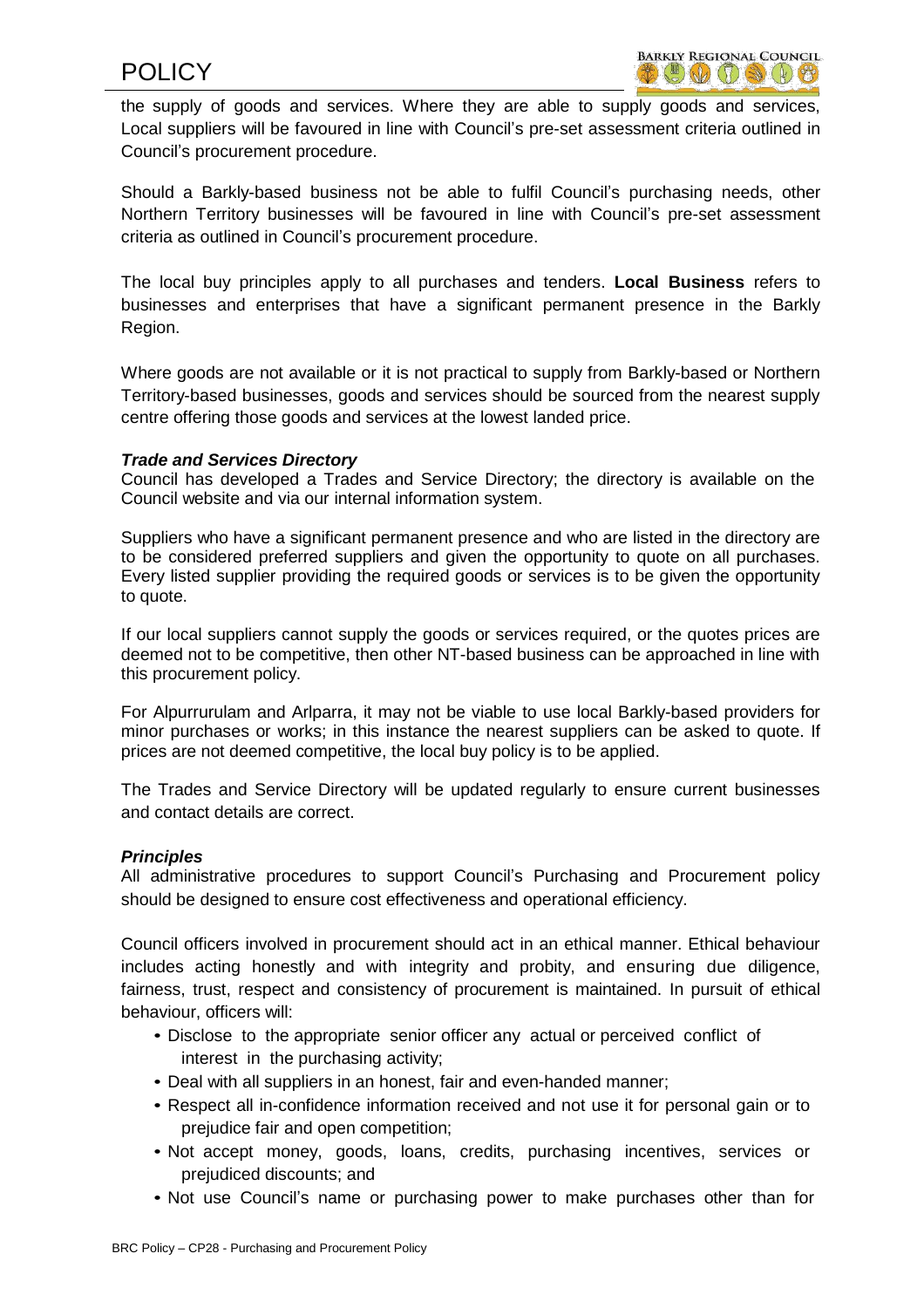

Council use.

## *Purchase of Goods and Services*

Goods and Services will be obtained by use of the relevant Council electronic purchasing system or credit card.

Official Council Purchase Orders ('PO') will be approved by an Authorised Officer with authority to incur expenditure on behalf of Council as delegated in the Schedule of Financial Delegations and will be retained electronically on the system. Before the PO is authorised, it is to include an estimate of the cost of the goods and services so ordered and the appropriate general ledger account number for costing purposes.

Payment for the purchase will be approved by an Authorised Officer in line with the relevant delegation. It is the Authorised Officer's responsibility to ensure Goods and Services have been received, although other staff can receive goods and services on their behalf.

The CEO and Directors have the responsibility to ensure that this procedure is adhered to. This responsibility shall not be delegated to a subordinate.

### *Quotations*

When exercising a purchasing delegation, the following requirements must be observed in accordance with Section 28 of the Regulations.

Purchases with a value of \$1,500 or less:

• The Authorised Officer does not require quotes under this policy

Purchases with a value between \$1,501 and \$99,999:

• The Authorised Officer is to obtain written quotes from all local businesses who provide that specific product or service. The Director must verify the successful quote and certify with reasoning if it is impractical to obtain three written quotations. This information is to be kept on file.

Purchases with a value in excess of \$100,000:

• Public Tenders are to be called where the value is greater than \$100,000; authorised staff may elect to call for tenders where the value is less than \$100,000. The Council (or the CEO) may apply to the Minister for an exemption from the requirement to call for tenders on purchases with a value in excess of \$100,000 in accordance with Regulation 31.

## *Tenders*

*S*ection 29 of the Regulations provides that the Council must not enter into a contract for the provision of supplies to the council at a cost of more than \$100,000, unless it has first called for tenders for that contract by public notice published in a newspaper circulating the Council's area.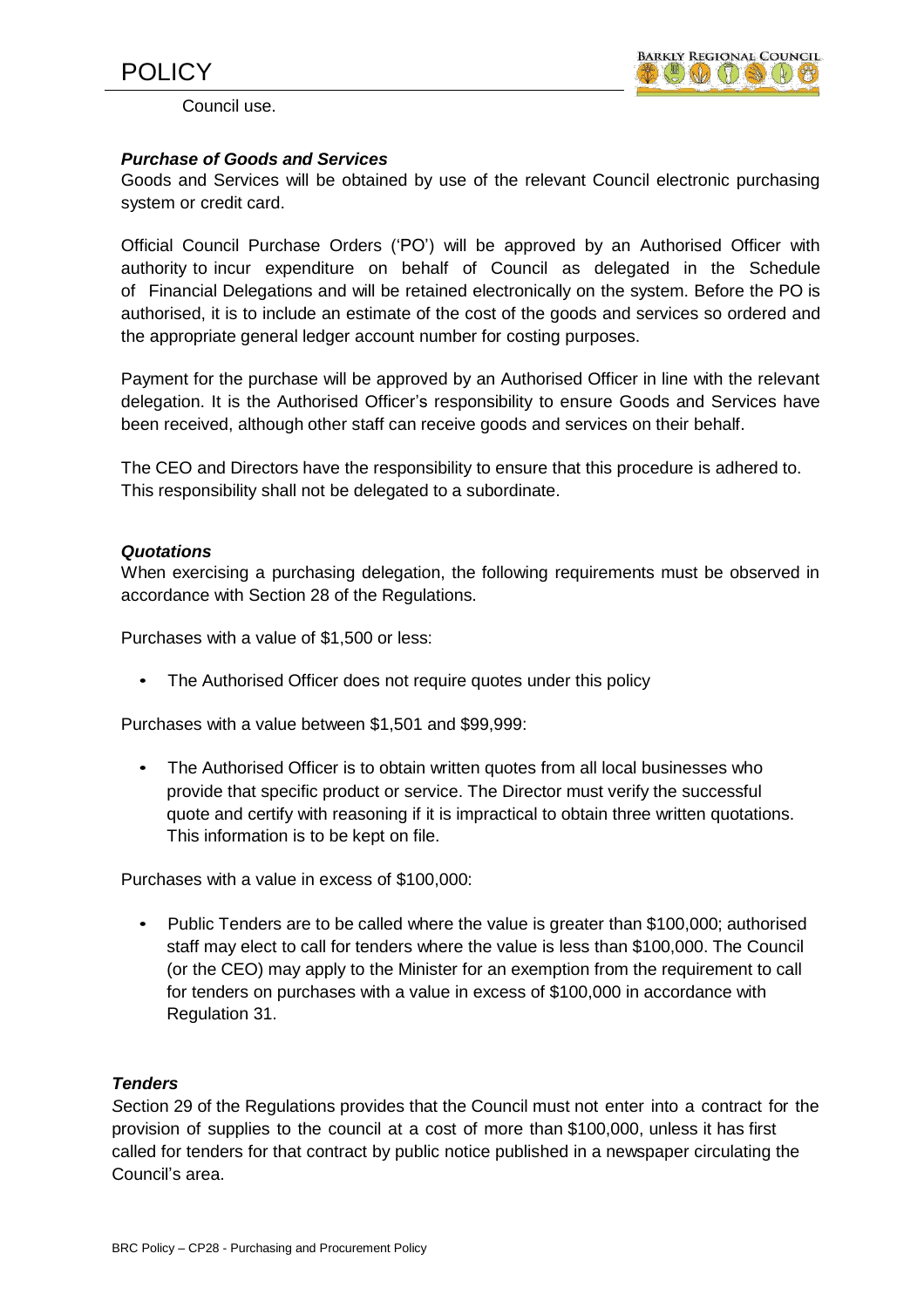The following process needs to be followed in line with the Local Government (Accounting) Regulations:

- Call for tender with public notice containing statement to the effect that notice of the successful tender will be published on the council's website; and
- Tenders will be advertised in the Tennant & District Times or other media where considered appropriate. Where tenders have an estimated value exceeding \$100,000 tenders will also be advertised in the NT News.

Tender received may only be opened in the presence of the council itself or a committee of 3 members of the council's staff delegated by council to open and consider the tenders and report to the council on the tenders.

Council must accept the tender by written notice to the person who submitted the successful tender and give notice of the successful tender in writing to each other person who submitted a tender; and by publishing the notice on the council's website. For tenders over \$100,000 in value, the successful Tenderer, price and nature of supply will be advertised in the Tennant & District Times.

The notice of successful tender on the council's website must include the name of the person who submitted the successful tender; and the supplies to be provided; and the tender price.

# *Exceptions from Quotation and Tender requirements*

In line with Section 30 Local Government (Accounting) Regulations quotations and tenders are not required for the following situations:

- Purchase of land;
- Consultancy or other professional services;
- Travel and accommodation;
- If the Minister dispenses, in a particular case, with the requirement to call for quotations or tenders;
- If the supplies are to be obtained under a contract to which any of the following is a party:
	- o The Territory
	- o The Commonwealth
	- o A State or another Territory; and
- If the supply has been authorised by resolution of the council and notice of the resolution has been published on the council's website, another council, a local government subsidiary or LGANT.

## *Collective Procurement*

In line with Part 13 Division 2 Local Government (Accounting) Regulations two or more entities (a council; a local government subsidiary; LGANT) may form a group (a *procurement group*) to act collectively for the purpose of obtaining the supplies.

Before commencing to act as a procurement group, the entities in the group must enter into a written agreement (a *collective procurement agreement*) setting out the arrangements for the collective procurement by the group.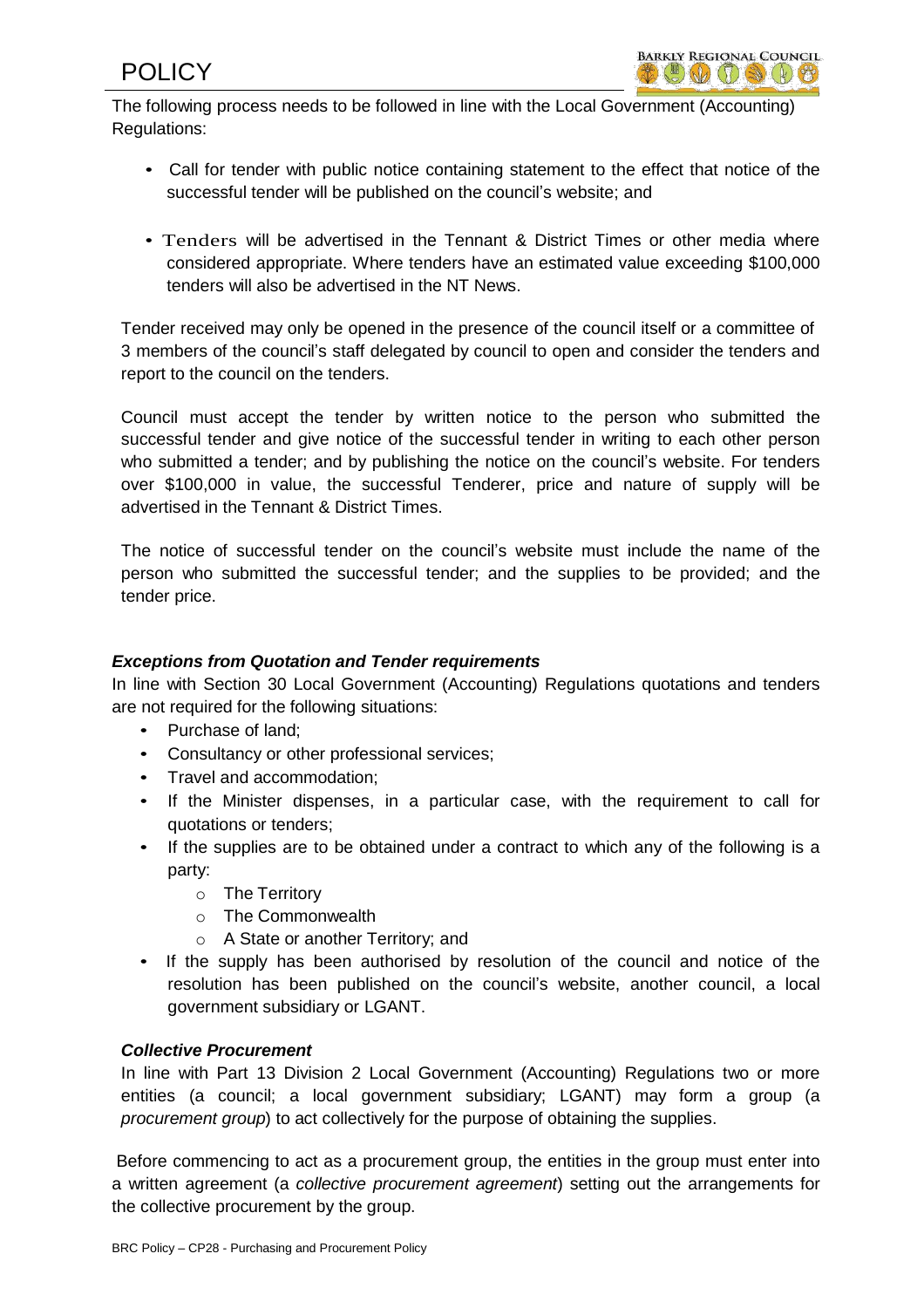If a procurement group complies with Division 2 Part 13 Local Government (Accounting) Regulations, a council that is in the group is not required to **separately** comply with Division 1 Part 13 Local Government (Accounting) Regulations.

## **TERMINOLOGY & DEFINITIONS**

| <b>Local Supplier</b>                   | Refers to businesses and enterprises that have a significant permanent<br>presence in the Barkly Region.                                                                                                                                                                                                                                                                               |  |  |
|-----------------------------------------|----------------------------------------------------------------------------------------------------------------------------------------------------------------------------------------------------------------------------------------------------------------------------------------------------------------------------------------------------------------------------------------|--|--|
| <b>Delegation</b>                       | Approval from the Authorised Officer - To the appropriate level of<br>authority to incur and approve expenditure of Council funds                                                                                                                                                                                                                                                      |  |  |
| <b>Tender</b>                           | An offer in writing to supply goods and/or services, usually submitted in<br>response to a public or selective invitation                                                                                                                                                                                                                                                              |  |  |
| <b>Procurement</b>                      | Procurement is the process of acquisition of goods, services and<br>works. It may include planning, design, standards determination,<br>specification writing, preparation of quotation and tender<br>documentation, selection of suppliers, financing, contract<br>administration, disposals and other related functions. This process<br>spans the whole life cycle of the contract. |  |  |
| <b>Collective</b><br><b>Procurement</b> | Is a procurement group of two or more entities (a council; a local<br>government subsidiary; LGANT) that propose to obtain supplies may<br>form a group (a procurement group) to act collectively for the purpose<br>of obtaining the supplies                                                                                                                                         |  |  |

### **REFERENCES**

Financial Procedures Delegation Policy and Delegation Register Conflicts of Interest Policy

### **LEGISLATION & STANDARDS**

*Local Government Act* Local Government (Accounting) Regulations

**LINKS** <https://legislation.nt.gov.au/en/Legislation/LOCAL-GOVERNMENT-ACT>

## **RESPONSIBILITY & DELEGATION**

The CEO is responsible for the implementation of this policy in relation to purchasing procedures and any decisions in relation to the letting of contracts entered into by council resolution. The CEO has authority under the Local Government Act to sub-delegate functions and thus the authority to delegate purchasing and procurement decisions. The CEO is responsible for maintaining a schedule of financial delegations and purchasing authorisations and for establishing financial limitations.